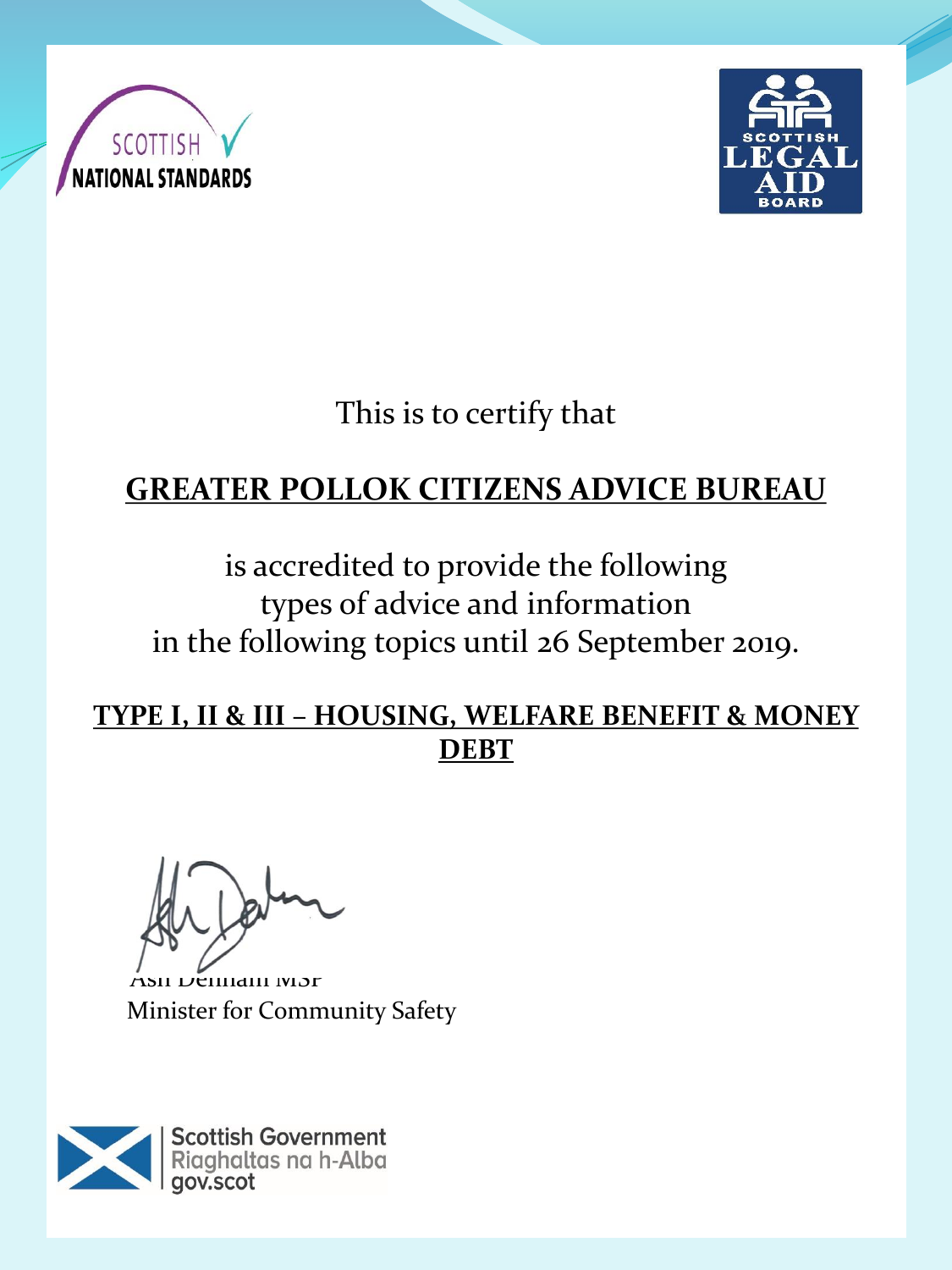### **COMPETENCY ACHIEVED**

### **2 Housing Specific Competences**

- 2.1 Rent Arrears Type II
- 2.2 Mortgages & Secured Loans Type III
- 2.3 Universal Credit for housing costs and Housing Benefit Adviser competences – Type III
- 2.4 Disrepair in Rented Housing Type II
- 2.5 Housing Options Type II
- 2.6 Discrimination in Housing Type II
- 2.7 Eviction Type II
- 2.8 Anti-Social Behaviour Type II
- 2.9 Harassment and Illegal Eviction– Type II
- 2.10 Homelessness Type II
- 2.11 Relationship Breakdown Type II
- 2.12 Rent: Private Sector Type II
- 2.13 Security of Tenure Type II
- 2.14 Statutory Tenancy Rights Type II
- 2.15 Repair and Improvement Grants Type II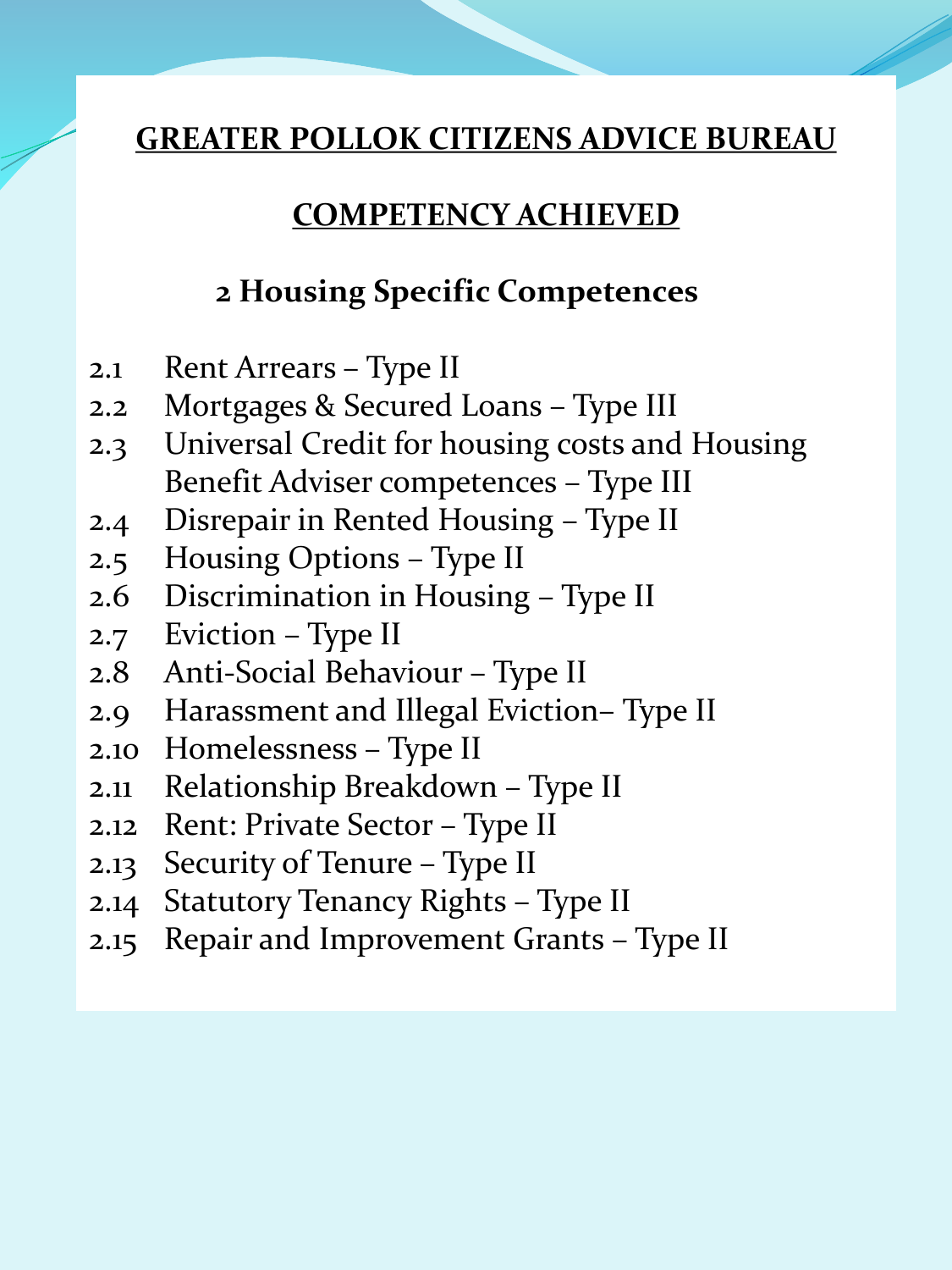### **COMPETENCY ACHIEVED**

# **3 Money and Welfare Benefits Related to Advice Competences – Foundation Knowledge**

- 3.1 Administrative Structure of the Benefits and Tax Credits Systems – Type III
- 3.2 National Insurance Scheme Type III
- 3.3 Claims & Backdating Type III
- 3.4 Decision-Making, Disputes and Appeals Type III
- 3.5 Benefit & Tax Credit Overpayments Type III
- 3.6 Assessment, Initial Decision-Making & Holding Activity in Debt Cases – Type III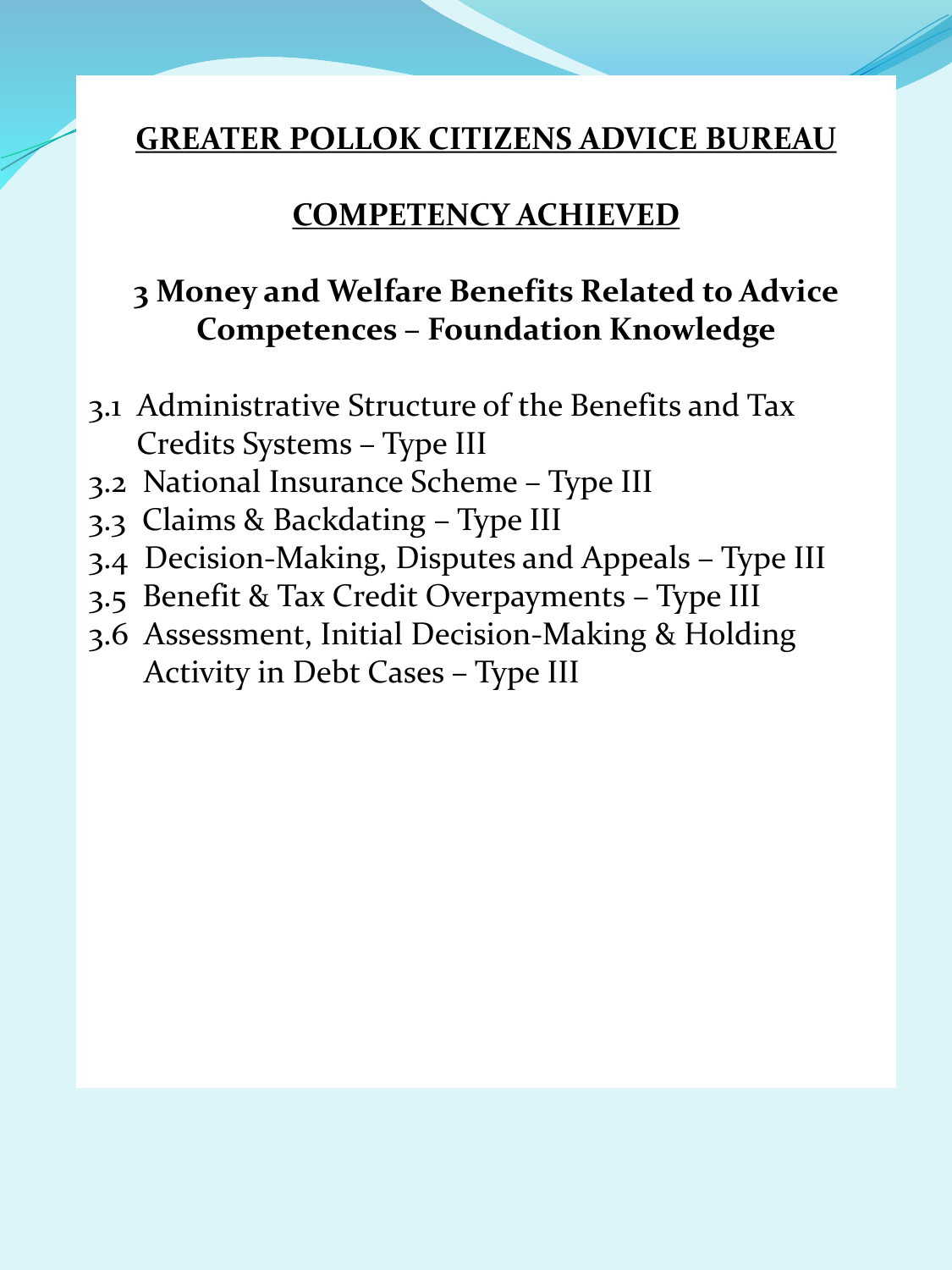#### **COMPETENCY ACHIEVED**

### **4 Money and Welfare Benefits Related Advice Competences – Specialist Areas**

- 4.1 Means-Tested Benefits Type III
- 4.2 Universal Credit Type III
- 4.3 Tax Credits Type III
- 4.4 The Social Fund & the Scottish Welfare Fund.
- 4.5 The Impact of Work on Benefits Type III
- 4.6 Child Element of Universal Credit, Child Benefit, Kinship Care Allowance & Guardian's Allowance – Type III
- 4.7 State Retirement Pension Type III
- 4.8 Personal Independence Payment, Disability Living Allowance & Attendance Allowance – Type III
- 4.9 Benefits for People who have Limited Capability for Work – Type III
- 4.10 Benefits for Industrial Injury and Disease Type II
- 4.11 Benefits for Veterans Type III
- 4.12 Carers Allowance Type III
- 4.13 Jobseeker's Allowance– Type III
- 4.14 Benefits for Maternity, Paternity and Adoption Type III
- 4.15 Bereavement Benefits Type III
- 4.16 Benefits for People in Public Care Type III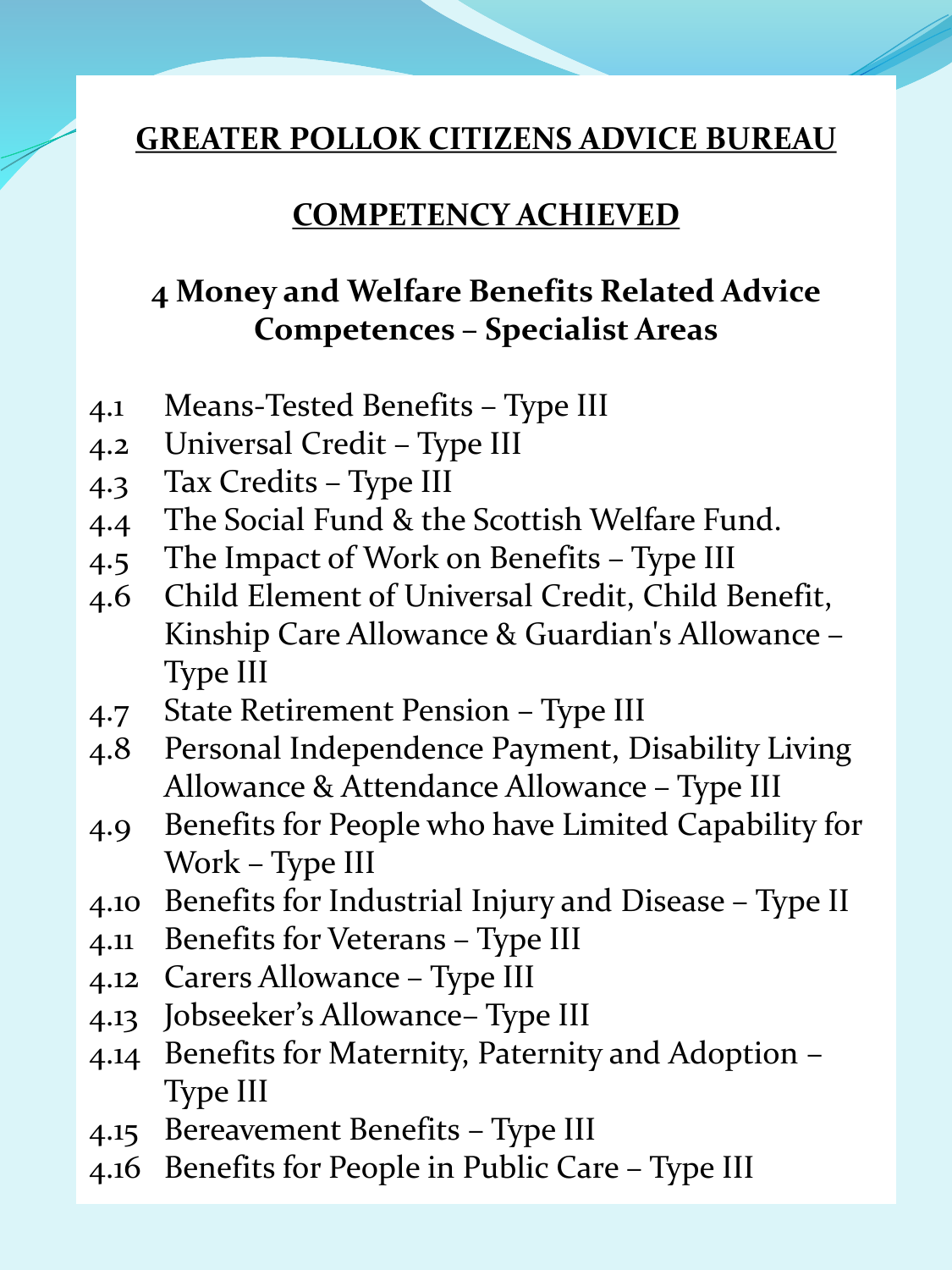## **COMPETENCY ACHIEVED**

# **4 Money and Welfare Benefits Related Advice Competences – Specialist Areas Cont.**

- 4.17 Benefits for Students Type III
- 4.18 Benefits for People from Abroad and/or who are Subject to Immigration Control – Type III
- 4.19 Ancillary Benefits Type II
- 4.20 Financial Statements Type II
- 4.21 Liability for Debts, Extortionate Credit, Unfair Contract Terms, Unenforceable Debts, Creditor Malpractice, Codes of Practice, etc – Type III
- 4.22 Identifying & Agreeing Options in Debt Cases – Type II
- 4.23 Negotiating & Making Offers to Creditors– Type III
- 4.24 Diligence, Diligence Stoppers and Court Proceedings – Type III
- 4.25 Bankruptcy & Trust Deeds– Type III
- 4.26 The Debt Arrangement Scheme– Type III
- 4.27 Recalls & Appeals against Court Decrees and Orders – Type III
- 4.28 Utility Debts Type II
- 4.29 Local and national Tax Debts Type III
- 4.30 Rent Arrears Type II